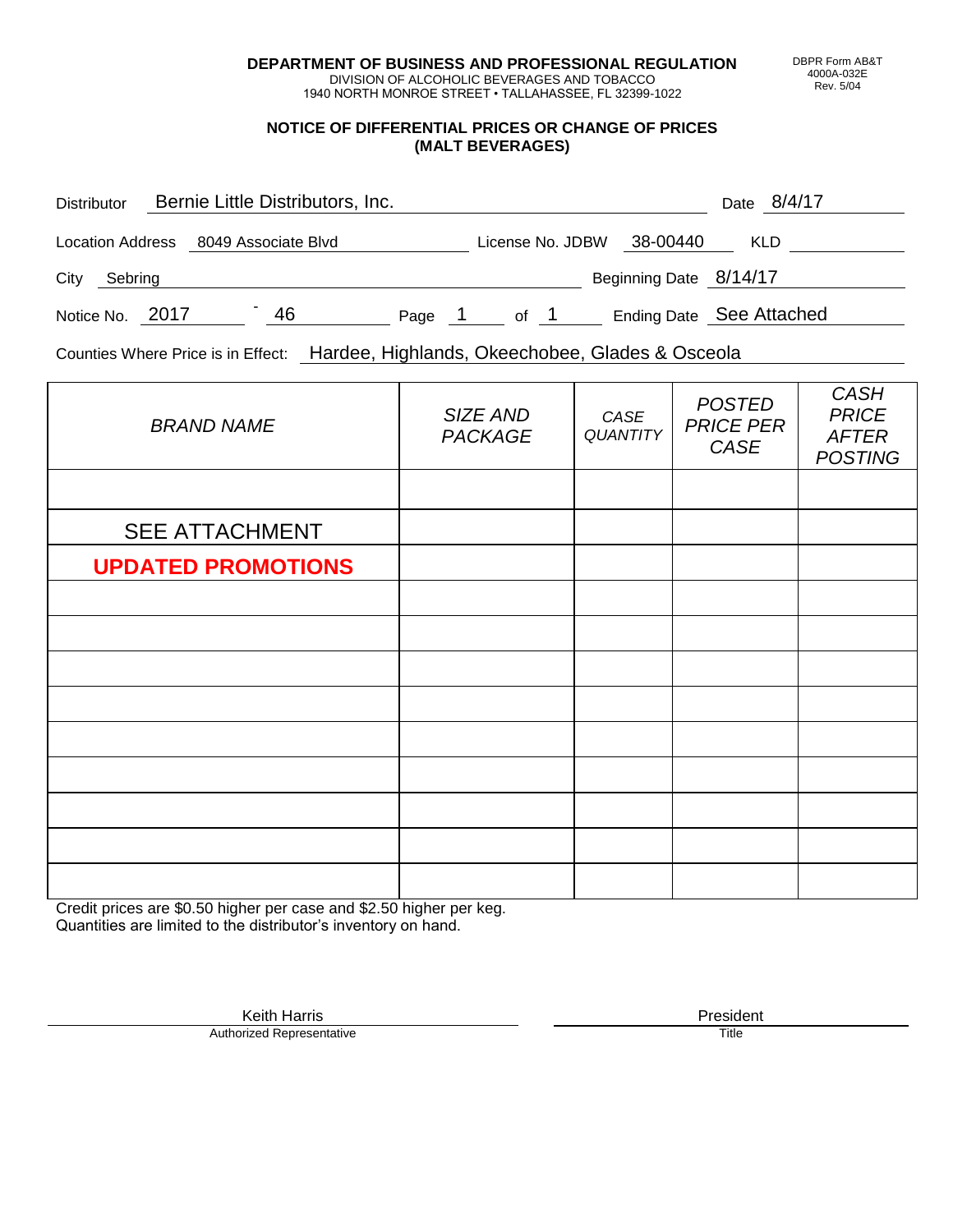# **Bernie Little Distributors, Inc.** Price Promotions - 3rd Quarter 2017<br>
Updates from 2017-45 **Sebring - Hardee, Highlands, Okeechobee, Glades & Osceola**

| <b>Brands</b>                                                                                      | Package                 | Start    |                         | Price | Posted Frontline<br>Price | Qty            | Premise  | Comment |
|----------------------------------------------------------------------------------------------------|-------------------------|----------|-------------------------|-------|---------------------------|----------------|----------|---------|
| Bud, Bud Lt                                                                                        | 24/8oz Can              | 08/07/17 | <b>Stop</b><br>08/20/17 | 12.30 | 13.25                     | $5-19$         | Off      |         |
| Bud, Bud Lt                                                                                        | 24/8oz Can              | 08/07/17 | 08/20/17                | 11.40 | 13.25                     | $20+$          | Off      |         |
| Bud & Bud Lt                                                                                       | 24/8oz Can 2/12         | 08/07/17 | 08/20/17                | 13.10 | 13.60                     | $5-9$          | Off      |         |
| Bud & Bud Lt                                                                                       | 24/8oz Can 2/12         | 08/07/17 | 08/20/17                | 11.70 | 13.60                     | $10+$          | Off      |         |
| Michelob Ultra                                                                                     | 24/8oz Can 2/12         | 08/07/17 | 08/20/17                | 13.50 | 14.45                     | $5-9$          | Off      |         |
| Michelob Ultra                                                                                     | 24/8oz Can 2/12         | 08/07/17 | 08/20/17                | 11.70 | 14.45                     | $10+$          | Off      |         |
| Michelob Ultra                                                                                     | 24/8oz Can              | 08/07/17 | 08/20/17                | 12.70 | 14.35                     | $5-19$         | Off      |         |
| Michelob Ultra                                                                                     | 24/8oz Can              | 08/07/17 | 08/20/17                | 11.40 | 14.35                     | $20+$          | Off      |         |
| Brands & Packages above may be mixed and matched to achieve qty                                    |                         |          |                         |       |                           |                |          |         |
| Bud, Bud Lt                                                                                        | 24/8oz Can              | 08/21/17 | 09/10/17                | 12.30 | 13.25                     | $5-19$         | Off      |         |
| Bud, Bud Lt                                                                                        | 24/8oz Can              | 08/21/17 | 09/10/17                | 11.40 | 13.25                     | $20+$          | Off      |         |
| Bud & Bud Lt                                                                                       | 24/8oz Can 2/12         | 08/21/17 | 09/10/17                | 13.10 | 13.60                     | $5-19$         | Off      |         |
| Bud & Bud Lt                                                                                       | 24/8oz Can 2/12         | 08/21/17 | 09/10/17                | 12.20 | 13.60                     | $20+$          | Off      |         |
| Michelob Ultra                                                                                     | 24/8oz Can 2/12         | 08/21/17 | 09/10/17                | 13.50 | 14.45                     | $5-19$         | Off      |         |
| Michelob Ultra                                                                                     | 24/8oz Can 2/12         | 08/21/17 | 09/10/17                | 12.20 | 14.45                     | $20+$          | Off      |         |
| Michelob Ultra                                                                                     | 24/8oz Can              | 08/21/17 | 09/10/17                | 12.70 | 14.35                     | $5-19$         | Off      |         |
| Michelob Ultra                                                                                     | 24/8oz Can              | 08/21/17 | 09/10/17                | 11.40 | 14.35                     | $20+$          | Off      |         |
| Brands & Packages above may be mixed and matched to achieve qty                                    |                         |          |                         |       |                           |                |          |         |
| Bud, Bud Lt, Select, Select 55                                                                     | 24/12oz Can/LNR 4/6     | 07/03/17 | 09/10/17                | 21.60 | 23.80                     | $10+$          | Off      |         |
| Michelob, Michelob Lt, Michelob Amberbock                                                          | 24/12oz LNNR 4/6        | 07/03/17 | 09/10/17                | 21.60 | 24.55                     | $10+$          | Off      |         |
| Land Shark                                                                                         | 24/12oz LNNR 4/6        | 07/03/17 | 09/10/17                | 21.60 | 24.55                     | 10-111         | Off      |         |
| Land Shark                                                                                         | 24/12oz LNNR 4/6        | 07/03/17 | 09/10/17                | 20.25 | 24.55                     | $112+$         | Off      |         |
| Brands & Packages above may be mixed and matched to achieve qty                                    |                         |          |                         |       |                           |                |          |         |
| Bud, Bud Lt                                                                                        | 24/16oz Can 6/4         | 09/12/16 |                         | 22.65 | 25.65                     | $5+$           | On & Off |         |
| Brands & Packages above may be mixed and matched to achieve qty                                    |                         |          | 09/10/17                |       |                           |                |          |         |
|                                                                                                    |                         |          |                         |       |                           |                |          |         |
| Bud, Bud Lt<br>Brands & Packages above may be mixed and matched to achieve qty                     | 24/16oz Can 3/8         | 08/21/17 | 08/27/17                | 18.00 | 25.20                     | $49+$          | Off      |         |
|                                                                                                    |                         |          |                         |       |                           |                |          |         |
| Bud, Bud Lt                                                                                        | 24/16oz Can 3/8         | 09/04/17 | 09/10/17                | 19.45 | 25.20                     | $25+$          | Off      |         |
| Michelob Ultra                                                                                     | 24/16oz Can 3/8         | 09/04/17 | 09/10/17                | 19.45 | 27.10                     | $25+$          | Off      |         |
| Brands & Packages above may be mixed and matched to achieve qty                                    |                         |          |                         |       |                           |                |          |         |
| Bud, Bud Lt                                                                                        | 24/16oz Can             | 09/12/16 | 09/10/17                | 20.90 | 27.60                     | $30+$          | Off      |         |
| Brands & Packages above may be mixed and matched to achieve qty                                    |                         |          |                         |       |                           |                |          |         |
| Bud, Bud Lt, Select & Select 55                                                                    | 18pk/12oz Can & LNNR    | 08/07/17 | 08/20/17                | 14.80 | 16.90                     | 20-39          | Off      |         |
| Bud, Bud Lt, Select & Select 55                                                                    | 18pk/12oz Can & LNNR    | 08/07/17 | 08/20/17                | 13.95 | 16.90                     | $40+$          | Off      |         |
|                                                                                                    |                         |          |                         |       |                           |                |          |         |
| Bud, Bud Lt, Select & Select 55                                                                    | 18pk/12oz Can & LNNR    | 08/21/17 | 09/10/17                | 14.80 | 16.90                     | $20+$          | Off      |         |
| Brands & Packages above may be mixed and matched to achieve qty                                    |                         |          |                         |       |                           |                |          |         |
|                                                                                                    |                         |          |                         |       |                           |                |          |         |
| Bud, Bud Lt, Select & Select 55<br>Brands & Packages above may be mixed and matched to achieve qty | 24/12oz LNNR 2/12       | 09/12/16 | 09/10/17                | 21.55 | 22.50                     | $10+$          | On       |         |
|                                                                                                    |                         |          |                         |       |                           |                |          |         |
| Bud, Bud Lt, Select & Select 55                                                                    | 24/12oz Can & LNNR 2/12 | 07/05/17 | 08/23/17                | 21.55 | 22.50                     | $10+$          | Off      |         |
| Brands & Packages above may be mixed and matched to achieve qty                                    |                         |          |                         |       |                           |                |          |         |
|                                                                                                    | 24/12oz Can & LNNR 2/12 | 08/24/17 | 09/03/17                | 21.55 |                           |                | Off      |         |
| Bud, Bud Lt, Select & Select 55<br>Bud, Bud Lt, Select & Select 55                                 | 24/12oz Can & LNNR 2/12 | 08/24/17 | 09/03/17                | 17.80 | 22.50<br>22.50            | 10-49<br>$50+$ | Off      |         |
|                                                                                                    |                         |          |                         |       |                           |                |          |         |
| Bud Light Lime, Plat, Land Shark & Bud Black Crown                                                 | 24/12oz Can & LNNR 2/12 | 08/24/17 | 09/03/17                | 23.15 | 24.10                     | $1-49$         | Off      |         |
| Bud Light Lime, Plat, Land Shark & Bud Black Crown                                                 | 24/12oz Can & LNNR 2/12 | 08/24/17 | 09/03/17                | 17.80 | 24.10                     | $50+$          | Off      |         |
| BLL Rita Family (Lime, Straw, Mango, Raz, Orange, Grape,                                           |                         |          |                         |       |                           |                |          |         |
| Peach & Seasonal)                                                                                  | 24/8oz Can 2/12         | 08/24/17 | 09/03/17                | 21.30 | 24.10                     | 7-49           | Off      |         |
| BLL Rita Family (Lime, Straw, Mango, Raz, Orange, Grape,                                           |                         |          |                         |       |                           |                |          |         |
| Peach & Seasonal)<br>Brands & Packages above may be mixed and matched to achieve qty               | 24/8oz Can 2/12         | 08/24/17 | 09/03/17                | 17.80 | 24.10                     | $50+$          | Off      |         |
|                                                                                                    |                         |          |                         |       |                           |                |          |         |
| Bud, Bud Lt, Select & Select 55                                                                    | 24/12oz Can & LNNR 2/12 | 09/04/17 | 09/10/17                | 21.55 | 22.50                     | $10+$          | Off      |         |
| Brands & Packages above may be mixed and matched to achieve qty                                    |                         |          |                         |       |                           |                |          |         |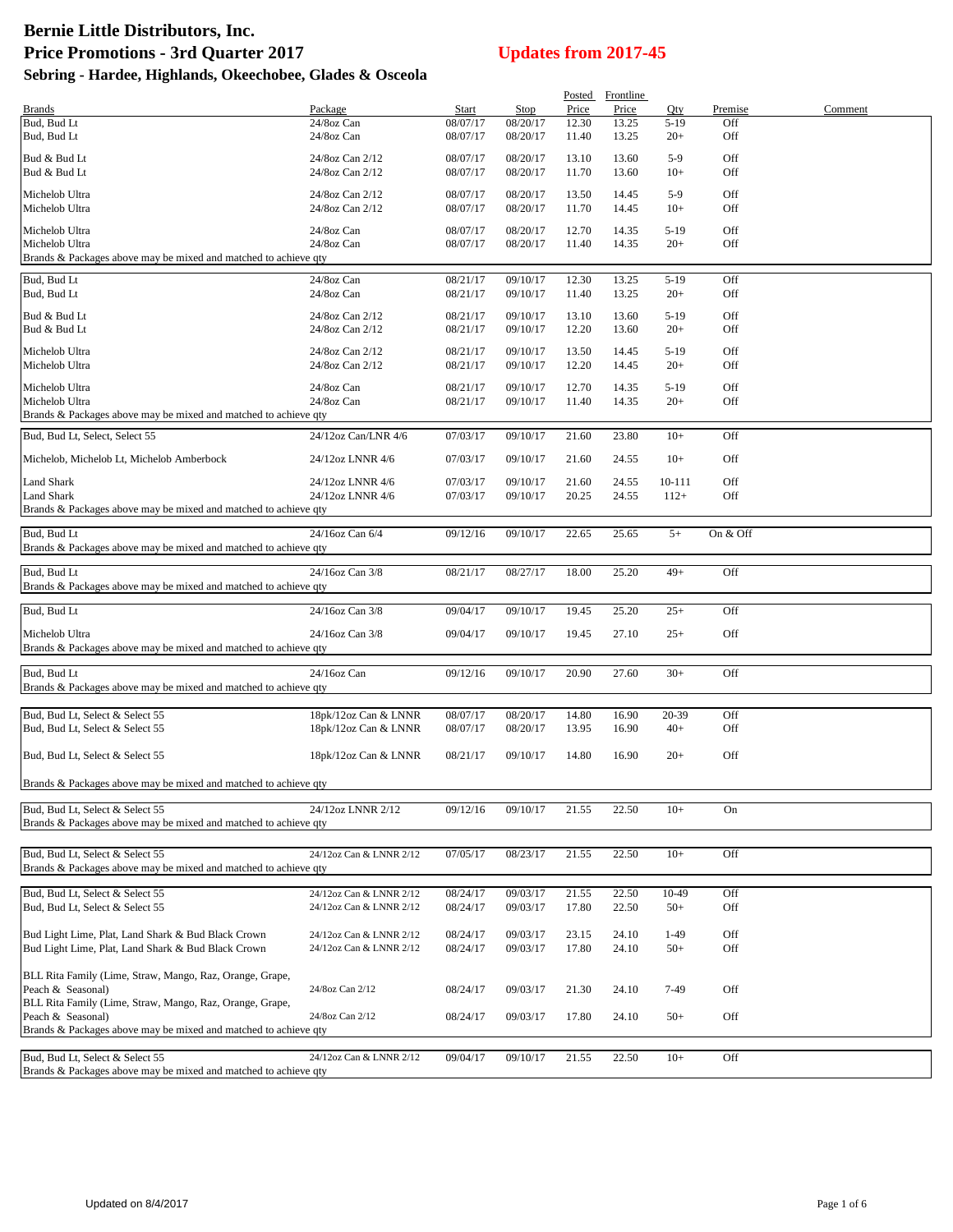# **Bernie Little Distributors, Inc.**

| <b>Price Promotions - 3rd Quarter 2017</b><br>Sebring - Hardee, Highlands, Okeechobee, Glades & Osceola                                                               |                                          |                      | <b>Updates from 2017-45</b> |                |                |                    |            |         |
|-----------------------------------------------------------------------------------------------------------------------------------------------------------------------|------------------------------------------|----------------------|-----------------------------|----------------|----------------|--------------------|------------|---------|
|                                                                                                                                                                       |                                          |                      |                             | Posted         | Frontline      |                    |            |         |
| Brands                                                                                                                                                                | Package                                  | Start                | Stop                        | Price          | Price          | Qty                | Premise    | Comment |
| Bud, Bud Lt, Select & Select 55<br>Bud, Bud Lt, Select & Select 55                                                                                                    | 24/12oz Can<br>$24/12$ oz Can            | 07/24/17<br>07/24/17 | 09/10/17<br>09/10/17        | 20.75<br>19.75 | 22.60<br>22.60 | 10-44<br>$45+$     | Off<br>Off |         |
| Bud, Bud Lt,                                                                                                                                                          | 24/12oz LNNR                             | 07/24/17             | 09/10/17                    | 20.75          | 22.60          | 10-44              | Off        |         |
| Bud, Bud Lt,                                                                                                                                                          | 24/12oz LNNR                             | 07/24/17             | 09/10/17                    | 19.75          | 22.60          | $45+$              | Off        |         |
| <b>Bud Light Lime</b><br><b>Bud Light Lime</b>                                                                                                                        | 24/12oz LNNR/Can<br>24/12oz LNNR/Can     | 07/24/17<br>07/24/17 | 09/10/17<br>09/10/17        | 22.20<br>19.75 | 24.10<br>24.10 | 10-44<br>$45+$     | Off<br>Off |         |
|                                                                                                                                                                       |                                          |                      |                             |                |                |                    |            |         |
| Michelob Ultra<br>Michelob Ultra                                                                                                                                      | 24/12oz Can & LNNR<br>24/12oz Can & LNNR | 07/24/17<br>07/24/17 | 09/10/17<br>09/10/17        | 22.20<br>20.70 | 24.10<br>24.10 | 10-44<br>$45+$     | Off<br>Off |         |
| Brands & Packages above may be mixed and matched to achieve qty                                                                                                       |                                          |                      |                             |                |                |                    |            |         |
|                                                                                                                                                                       |                                          |                      |                             |                |                |                    |            |         |
| Bud, Bud Lt<br>Brands & Packages above may be mixed and matched to achieve qty                                                                                        | 24/16oz CALNR                            | 09/12/16             | 09/10/17                    | 24.85          | 28.50          | $98+$              | Off        |         |
|                                                                                                                                                                       |                                          |                      |                             |                |                |                    |            |         |
| Bud, Bud Lt<br>Bud, Bud Lt                                                                                                                                            | 20/16oz CALNR<br>20/16oz CALNR           | 05/22/17<br>05/22/17 | 09/10/17<br>09/10/17        | 17.95<br>17.45 | 23.00<br>23.00 | $22 - 65$<br>$66+$ | Off<br>Off |         |
| Brands & Packages above may be mixed and matched to achieve gty                                                                                                       |                                          |                      |                             |                |                |                    |            |         |
| Bud, Bud Light                                                                                                                                                        | 24/16oz ALNR/CALNR                       | 04/03/17             | 09/10/17                    | 21.55          | 28.50          | $144+$             | On         |         |
| Bud, Bud Light Sports/Holiday CALNR                                                                                                                                   | 24/16oz CALNR                            | 04/03/17             | 09/10/17                    | 21.55          | 28.50          | $144+$             | On         |         |
| Brands & Packages above may be mixed and matched to achieve qty                                                                                                       |                                          |                      |                             |                |                |                    |            |         |
|                                                                                                                                                                       |                                          |                      |                             |                |                |                    |            |         |
| Oculto                                                                                                                                                                | 24/12oz LNNR 2/12                        | 09/12/16             | 09/10/17                    | 26.65          | 29.90          | $20+$              | Off        |         |
| BL Lime, Platinum, Black Crown, Mich Lt & Ultra<br>BL Lime, Platinum, Black Crown, Mich Lt & Ultra<br>Brands & Packages above may be mixed and matched to achieve qty | 18/12oz LNNR/Cans<br>18/12oz LNNR/Cans   | 07/31/17<br>07/31/17 | 09/10/17<br>09/10/17        | 16.95<br>15.85 | 18.45<br>18.45 | $5 - 59$<br>$60+$  | Off<br>Off |         |
|                                                                                                                                                                       |                                          |                      |                             |                |                |                    |            |         |
| Mich, Mic Lt, Ultra, Ultra Amber, Amberbock & Ultra Lime<br>Cactus                                                                                                    | 24/12oz Can/LNNR 2/12                    | 07/05/17             | 08/23/17                    | 23.90          | 24.85          | $5+$               | Off        |         |
| Michelob Ultra                                                                                                                                                        | 24/16oz CALNR 3/8                        | 07/05/17             | 08/23/17                    | 35.85          | 37.25          | $5+$               | Off        |         |
|                                                                                                                                                                       |                                          |                      |                             |                |                |                    |            |         |
| Mich, Mic Lt, Ultra, Ultra Amber, Amberbock & Ultra Lime<br>Cactus                                                                                                    | 24/12oz Can/LNNR 2/12                    | 08/24/17             | 09/03/17                    | 23.90          | 24.85          | $5 - 24$           | Off        |         |
| Mich, Mic Lt, Ultra, Ultra Amber, Amberbock & Ultra Lime                                                                                                              |                                          |                      |                             |                |                |                    |            |         |
| Cactus                                                                                                                                                                | 24/12oz Can/LNNR 2/12                    | 08/24/17             | 09/03/17                    | 17.80          | 24.85          | $25+$              | Off        |         |
| Michelob Ultra                                                                                                                                                        | 24/16oz CALNR 3/8                        | 08/24/17             | 09/03/17                    | 35.85          | 37.25          | $5+$               | Off        |         |
| Mich, Mic Lt, Ultra, Ultra Amber, Amberbock & Ultra Lime                                                                                                              |                                          |                      |                             |                |                |                    |            |         |
| Cactus                                                                                                                                                                | 24/12oz Can/LNNR 2/12                    | 09/04/17             | 09/10/17                    | 23.90          | 24.85          | $5+$               | Off        |         |
| Michelob Ultra                                                                                                                                                        | 24/160z CALNR 3/8                        | 09/04/17             | 09/10/17                    | 35.85          | 37.25          | $5+$               | Off        |         |
| Brands & Packages above may be mixed and matched to achieve qty                                                                                                       |                                          |                      |                             |                |                |                    |            |         |
| BL Lime, Platinum, Black Crown & Landshark                                                                                                                            | 24/12oz LNNR 2/12                        | 09/12/16             | 09/10/17                    | 20.45          | 24.10          | $10+$              | ON         |         |
| BL Lime, Platinum & Landshark                                                                                                                                         | 24/12oz Cans 2/12                        | 09/12/16             | 09/10/17                    | 20.45          | 24.10          | $10+$              | ON         |         |
| Brands & Packages above may be mixed and matched to achieve qty                                                                                                       |                                          |                      |                             |                |                |                    |            |         |
| BL Lime, Platinum & Black Crown                                                                                                                                       | 24/12oz Cans/LNNR 2/12                   | 08/07/17             | 08/23/17                    | 23.15          | 24.10          | $1+$               | Off        |         |
|                                                                                                                                                                       |                                          |                      |                             |                |                |                    |            |         |
| BLL Rita Family (Lime, Straw, Mango, Raz, Orange, Grape, Peach &                                                                                                      |                                          |                      |                             |                |                |                    |            |         |
| Seasonal)<br>BLL Rita Family (Lime, Straw, Mango, Raz, Orange, Grape, Peach &                                                                                         | 24/8oz Can 2/12                          | 08/07/17             | 08/23/17                    | 23.15          | 24.10          | $1-6$              | Off        |         |
| Seasonal)                                                                                                                                                             | 24/8oz Can 2/12                          | 08/07/17             | 08/23/17                    | 21.30          | 24.10          | $7+$               | Off        |         |
|                                                                                                                                                                       |                                          |                      |                             |                |                |                    |            |         |
| BL Lime, Platinum & Black Crown                                                                                                                                       | 24/12oz Cans/LNNR 2/12                   | 09/04/17             | 09/10/17                    | 23.15          | 24.10          | $1+$               | Off        |         |
| BLL Rita Family (Lime, Straw, Mango, Raz, Orange, Grape, Peach &                                                                                                      |                                          |                      |                             |                |                |                    |            |         |
| Seasonal)<br>BLL Rita Family (Lime, Straw, Mango, Raz, Orange, Grape, Peach &                                                                                         | 24/8oz Can 2/12                          | 09/04/17             | 09/10/17                    | 23.15          | 24.10          | $1-6$              | Off        |         |
| Seasonal)<br>Brands & Packages above may be mixed and matched to achieve qty                                                                                          | 24/8oz Can 2/12                          | 09/04/17             | 09/10/17                    | 21.30          | 24.10          | $7+$               | Off        |         |
|                                                                                                                                                                       |                                          |                      |                             |                |                |                    |            |         |
| Best Damn Root Beer, Cherry Cola & Cream Soda                                                                                                                         | 24/12oz LNR 4/6                          | 08/28/17             | 09/03/17                    | 19.20          | 30.30          | $15+$              | Off        |         |
| Brands & Packages above may be mixed and matched to achieve qty                                                                                                       |                                          |                      |                             |                |                |                    |            |         |
|                                                                                                                                                                       |                                          |                      |                             |                |                |                    |            |         |

| <b>Spiked Seltzer Variety</b>                                   | 24/12oz Can 2/12   | 07/24/17 | 09/10/17 | 24.50 | 28.50 |          | Off |  |  |
|-----------------------------------------------------------------|--------------------|----------|----------|-------|-------|----------|-----|--|--|
|                                                                 |                    |          |          |       |       |          |     |  |  |
| Busch, Busch Lt, Nat Lt, Nat Ice & Rolling Rock                 | $24/12oz$ Can S/C  | 01/16/17 | 09/10/17 | 15.35 | 17.00 | 15-76    | Off |  |  |
| Busch, Busch Lt, Nat Lt, Nat Ice & Rolling Rock                 | $24/12$ oz Can S/C | 01/16/17 | 09/10/17 | 13.80 | 17.00 | $77+$    | Off |  |  |
|                                                                 |                    |          |          |       |       |          |     |  |  |
| Natty Daddy                                                     | $24/12oz$ Can S/C  | 01/16/17 | 09/10/17 | 15.35 | 16.10 | 1-4      | Off |  |  |
| <b>Natty Daddy</b>                                              | $24/12$ oz Can S/C | 01/16/17 | 09/10/17 | 14.35 | 16.10 | $5 - 76$ | Off |  |  |
| Natty Daddy                                                     | $24/12oz$ Can S/C  | 01/16/17 | 09/10/17 | 13.80 | 16.10 | $77+$    | Off |  |  |
| Brands & Packages above may be mixed and matched to achieve gty |                    |          |          |       |       |          |     |  |  |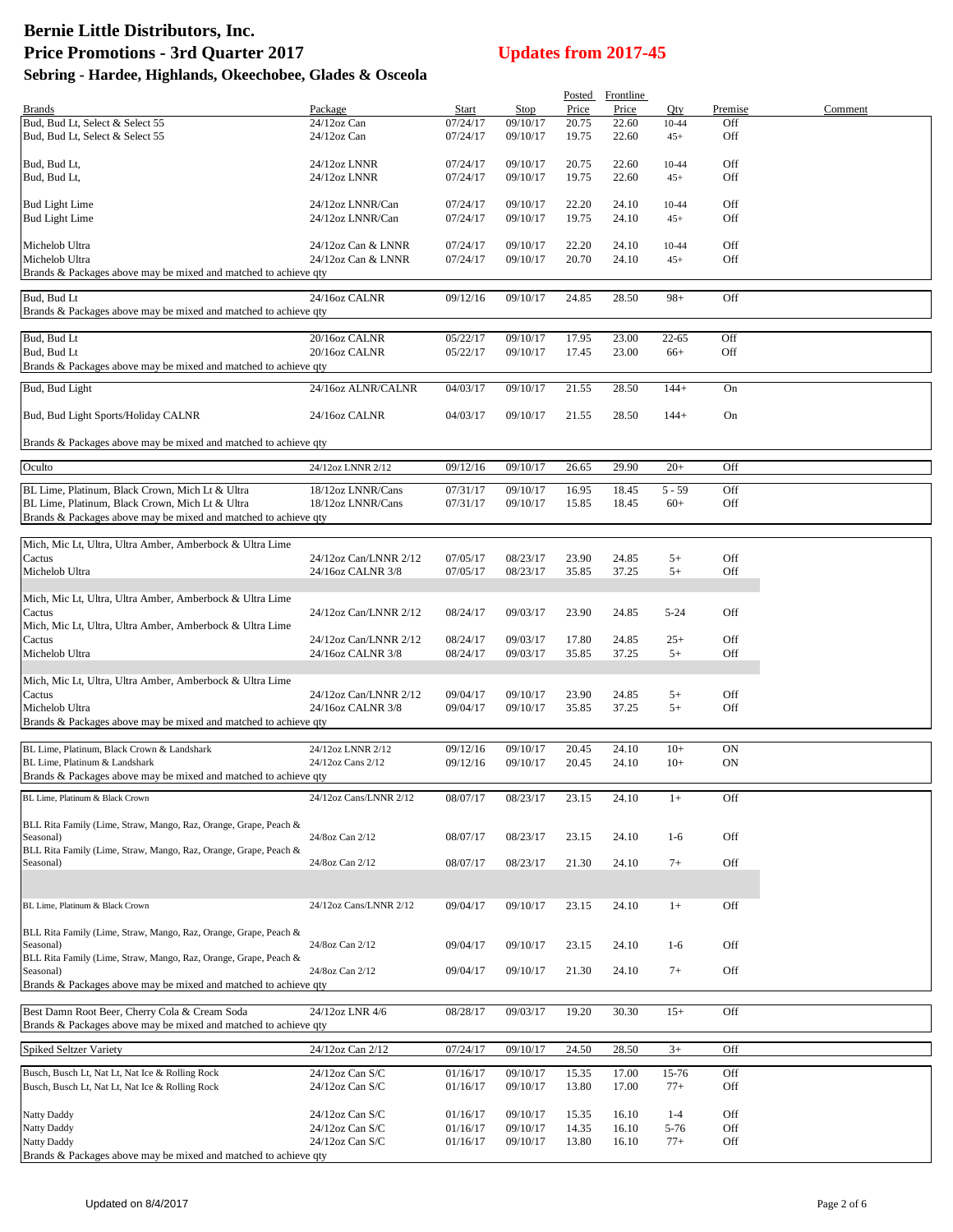# **Bernie Little Distributors, Inc.** Price Promotions - 3rd Quarter 2017<br>
Updates from 2017-45 **Sebring - Hardee, Highlands, Okeechobee, Glades & Osceola**

|                                                                                                                          |                                        |                      |                      |                | Posted Frontline |                  |            |         |
|--------------------------------------------------------------------------------------------------------------------------|----------------------------------------|----------------------|----------------------|----------------|------------------|------------------|------------|---------|
| <b>Brands</b>                                                                                                            | Package                                | Start                | Stop                 | Price          | Price            | Oty              | Premise    | Comment |
| Busch, Busch Lt, Nat Lt, Nat Ice, Bud Ice, Rolling Rock &<br><b>Busch Ice</b>                                            | 18/12oz Cans/LNNR                      | 04/17/17             | 09/10/17             | 9.35           | 12.40            | $40+$            | Off        |         |
| Brands & Packages above may be mixed and matched to achieve qty                                                          |                                        |                      |                      |                |                  |                  |            |         |
| Bud Ice, King Cobra, Natty Daddy, Rolling Rock & High                                                                    |                                        |                      |                      |                |                  |                  |            |         |
| Gravity                                                                                                                  | 24/16oz Can 6/4                        | 11/14/17             | 09/10/17             | 15.95          | 19.55            | $5+$             | Off        |         |
| Brands & Packages above may be mixed and matched to achieve qty                                                          |                                        |                      |                      |                |                  |                  |            |         |
| Shock Top & Shock Top Sampler                                                                                            | 24/12oz LNNR                           | 09/12/16             | 09/10/17             | 19.70          | 27.75            | $56+$            | Off        |         |
| Brands & Packages above may be mixed and matched to achieve qty                                                          |                                        |                      |                      |                |                  |                  |            |         |
| Shock Top & Shock Top Lemon                                                                                              | $15/12$ oz Can                         | 09/12/16             | 09/10/17             | 13.65          | 15.25            | $50+$            | Off        |         |
| Brands & Packages above may be mixed and matched to achieve qty                                                          |                                        |                      |                      |                |                  |                  |            |         |
| Shock Top & Shock Top Lemon                                                                                              | 30/12oz Can 2/15                       | 09/12/16             | 09/10/17             | 25.70          | 28.90            | $25+$            | Off        |         |
| Brands & Packages above may be mixed and matched to achieve qty                                                          |                                        |                      |                      |                |                  |                  |            |         |
| Shock Top, Apple Wheat, Lemon, Pumpkin, Rasp, IPA, Winter Combo, Choc,<br>Pretzel, Ginger, Ruby Red                      | 24/12oz LNNR 4/6                       | 06/19/17             | 09/10/17             | 27.10          | 27.75            | $1-19$           | Off        |         |
| Shock Top, Apple Wheat, Lemon, Pumpkin, Rasp, IPA, Winter Combo, Choc,                                                   |                                        |                      |                      |                |                  |                  |            |         |
| Pretzel, Ginger, Ruby Red                                                                                                | 24/12oz LNNR 4/6                       | 06/19/17             | 09/10/17             | 26.10          | 27.75            | 20-55            | Off        |         |
| Shock Top, Apple Wheat, Lemon, Pumpkin, Rasp, IPA, Winter Combo, Choc,<br>Pretzel, Ginger, Ruby Red                      | 24/12oz LNNR 4/6                       | 06/19/17             | 09/10/17             | 25.10          | 27.75            | 56-111           | Off        |         |
| Shock Top, Apple Wheat, Lemon, Pumpkin, Rasp, IPA, Winter Combo, Choc,                                                   |                                        |                      |                      |                |                  |                  |            |         |
| Pretzel, Ginger, Ruby Red<br>Brands & Packages above may be mixed and matched to achieve qty                             | 24/12oz LNNR 4/6                       | 06/19/17             | 09/10/17             | 24.10          | 27.75            | $112+$           | Off        |         |
|                                                                                                                          |                                        |                      |                      |                |                  |                  |            |         |
| Wild Blue & Redbridge                                                                                                    | 24/12oz LNNR 4/6                       | 11/14/16             | 09/10/17             | 28.65          | 29.35            | $28+$            | Off        |         |
| Brands & Packages above may be mixed and matched to achieve qty                                                          |                                        |                      |                      |                |                  |                  |            |         |
| Kirin Ichiban & Kirin Light                                                                                              | 24/12oz LNNR 4/6                       | 11/14/16             | 09/10/17             | 23.50          | 27.75            | $10+$            | Off        |         |
| Brands & Packages above may be mixed and matched to achieve qty                                                          |                                        |                      |                      |                |                  |                  |            |         |
| Becks, Lt, Dark, Oktob, Sapphire, St Pauli Girl & Bass                                                                   | 24/12oz LNNR 4/6                       | 07/03/17             | 08/27/17             | 21.60          | 24.55            | $10 - 111$       | Off        |         |
| Becks, Lt, Dark, Oktob, Sapphire, St Pauli Girl & Bass                                                                   | 24/12oz LNNR 4/6                       | 07/03/17             | 08/27/17             | 19.80          | 24.55            | $112+$           | Off        |         |
| Brands & Packages above may be mixed and matched to achieve qty                                                          |                                        |                      |                      |                |                  |                  |            |         |
| Bass Ale & St Pauli Girl                                                                                                 | 24/12oz LNNR 4/6                       | 08/28/17             | 09/10/17             | 21.60          | 24.55            | $10 - 111$       | Off        |         |
| Bass Ale & St Pauli Girl                                                                                                 | 24/12oz LNNR 4/6                       | 08/28/17             | 09/10/17             | 19.80          | 24.55            | $112+$           | Off        |         |
| Becks, Lt, Dark, Oktob, Sapphire                                                                                         | 24/12oz LNNR 4/6                       | 08/28/17             | 09/03/17             | 15.85          | 24.55            | $20+$            | Off        |         |
| Brands & Packages above may be mixed and matched to achieve qty                                                          |                                        |                      |                      |                |                  |                  |            |         |
| Becks, Lt, Dark, Oktob, Sapphire                                                                                         | 24/12oz LNNR 4/6                       | 09/04/17             | 09/10/17             | 22.05          | 24.55            | 56-111           | Off        |         |
| Becks, Lt, Dark, Oktob, Sapphire                                                                                         | 24/12oz LNNR 4/6                       | 09/04/17             | 09/10/17             | 19.80          | 24.55            | $112+$           | Off        |         |
| Brands & Packages above may be mixed and matched to achieve qty                                                          |                                        |                      |                      |                |                  |                  |            |         |
| Becks, Light, Dark, Oktoberfest, Sapphire, St Pauli & Bass                                                               | 24/12oz LNNR/CAN 2/12                  | 07/17/17             | 08/13/17             | 20.35          | 24.10            | 56-111           | Off        |         |
| Becks, Light, Dark, Oktoberfest, Sapphire, St Pauli & Bass                                                               | 24/12oz LNNR/CAN 2/12                  | 07/17/17             | 08/13/17             | 19.80          | 24.10            | $112+$           | Off        |         |
|                                                                                                                          |                                        |                      |                      |                |                  |                  |            |         |
| Beck's Pilsner<br><b>Beck's Pilsner</b>                                                                                  | 24/16oz CALNR 3/8<br>24/16oz CALNR 3/8 | 07/17/17<br>07/17/17 | 08/13/17<br>08/13/17 | 30.52<br>29.70 | 36.15<br>36.15   | 56-111<br>$112+$ | Off<br>Off |         |
|                                                                                                                          |                                        |                      |                      |                |                  |                  |            |         |
| <b>Land Shark</b>                                                                                                        | 24/12oz LNNR/CAN 2/12                  | 07/17/17             | 08/13/17             | 22.15          | 24.10            | 56-111           | Off        |         |
| Land Shark<br>Brands & Packages above may be mixed and matched to achieve qty                                            | 24/12oz LNNR/CAN 2/12                  | 07/17/17             | 08/13/17             | 20.35          | 24.10            | $112+$           | Off        |         |
|                                                                                                                          |                                        |                      |                      |                |                  |                  |            |         |
| Becks, Light, Dark, Oktoberfest, Sapphire, St Pauli & Bass                                                               | 24/12oz LNNR/CAN 2/12                  | 08/14/17             | 08/20/17             | 19.90          | 24.10            | $10+$            | Off        |         |
| Beck's Pilsner                                                                                                           | 24/16oz CALNR 3/8                      | 08/14/17             | 08/20/17             | 28.80          | 36.15            | $10+$            | Off        |         |
|                                                                                                                          |                                        |                      |                      |                |                  |                  |            |         |
| <b>Land Shark</b>                                                                                                        | 24/12oz LNNR/CAN 2/12                  | 08/14/17             | 08/20/17             | 19.90          | 24.10            | $10+$            | Off        |         |
| Brands & Packages above may be mixed and matched to achieve qty                                                          |                                        |                      |                      |                |                  |                  |            |         |
| Becks, Light, Dark, Oktoberfest, Sapphire, St Pauli & Bass<br>Becks, Light, Dark, Oktoberfest, Sapphire, St Pauli & Bass | 24/12oz LNNR/CAN 2/12                  | 08/21/17<br>08/21/17 | 09/10/17<br>09/10/17 | 20.35<br>19.80 | 24.10<br>24.10   | 56-111<br>$112+$ | Off<br>Off |         |
|                                                                                                                          | 24/12oz LNNR/CAN 2/12                  |                      |                      |                |                  |                  |            |         |
| <b>Beck's Pilsner</b>                                                                                                    | 24/16oz CALNR 3/8                      | 08/21/17             | 09/10/17             | 30.52          | 36.15            | 56-111           | Off        |         |
| Beck's Pilsner                                                                                                           | 24/16oz CALNR 3/8                      | 08/21/17             | 09/10/17             | 29.70          | 36.15            | $112+$           | Off        |         |
| <b>Land Shark</b>                                                                                                        | 24/12oz LNNR/CAN 2/12                  | 08/21/17             | 09/10/17             | 22.15          | 24.10            | 56-111           | Off        |         |
| Land Shark                                                                                                               | 24/12oz LNNR/CAN 2/12                  | 08/21/17             | 09/10/17             | 20.35          | 24.10            | $112+$           | Off        |         |
| Brands & Packages above may be mixed and matched to achieve qty                                                          |                                        |                      |                      |                |                  |                  |            |         |
| Becks, Light, Dark, Oktoberfest, Sapphire, St Pauli & Bass                                                               | 24/12oz LNNR/CAN 2/12                  | 09/11/17             | 09/17/17             | 19.90          | 24.10            | $10+$            | Off        |         |
|                                                                                                                          |                                        |                      |                      |                |                  |                  |            |         |
| Beck's Pilsner                                                                                                           | 24/16oz CALNR 3/8                      | 09/11/17             | 09/17/17             | 28.80          | 36.15            | $10+$            | Off        |         |
| <b>Land Shark</b>                                                                                                        |                                        |                      |                      |                |                  |                  |            |         |
| Brands & Packages above may be mixed and matched to achieve qty                                                          | 24/12oz LNNR/CAN 2/12                  | 09/11/17             | 09/17/17             | 19.90          | 24.10            | $10+$            | Off        |         |
|                                                                                                                          |                                        |                      |                      |                |                  |                  |            |         |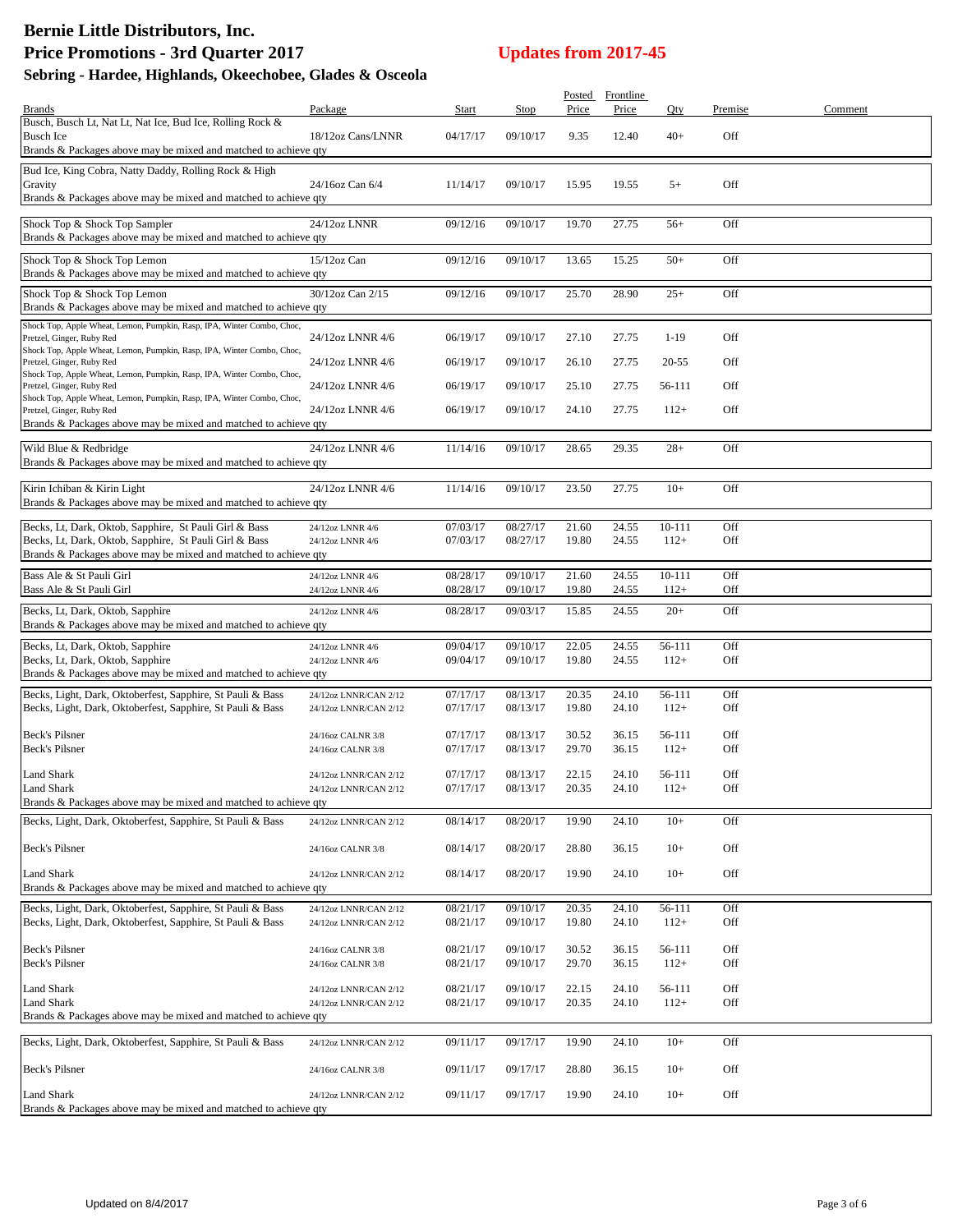# **Bernie Little Distributors, Inc.** Price Promotions - 3rd Quarter 2017<br>
Updates from 2017-45

### **Sebring - Hardee, Highlands, Okeechobee, Glades & Osceola**

|                                                                                                                                                        |                                    |          |             |       | Posted Frontline |           |         |         |
|--------------------------------------------------------------------------------------------------------------------------------------------------------|------------------------------------|----------|-------------|-------|------------------|-----------|---------|---------|
| <b>Brands</b>                                                                                                                                          | Package                            | Start    | <b>Stop</b> | Price | Price            | Qty       | Premise | Comment |
| Becks, Light, Dark, Oktoberfest, Sapphire, St Pauli & Bass                                                                                             | 24/12oz LNNR/CAN 2/12              | 09/18/17 | 10/08/17    | 20.35 | 24.10            | 56-111    | Off     |         |
| Becks, Light, Dark, Oktoberfest, Sapphire, St Pauli & Bass                                                                                             | 24/12oz LNNR/CAN 2/12              | 09/18/17 | 10/08/17    | 19.80 | 24.10            | $112+$    | Off     |         |
|                                                                                                                                                        |                                    |          |             |       |                  |           |         |         |
| <b>Beck's Pilsner</b>                                                                                                                                  | 24/16oz CALNR 3/8                  | 09/18/17 | 10/08/17    | 30.52 | 36.15            | 56-111    | Off     |         |
| Beck's Pilsner                                                                                                                                         | 24/16oz CALNR 3/8                  | 09/18/17 | 10/08/17    | 29.70 | 36.15            | $112+$    | Off     |         |
| <b>Land Shark</b>                                                                                                                                      | 24/12oz LNNR/CAN 2/12              | 09/18/17 | 10/08/17    | 22.15 | 24.10            | 56-111    | Off     |         |
| <b>Land Shark</b>                                                                                                                                      | 24/12oz LNNR/CAN 2/12              | 09/18/17 | 10/08/17    | 20.35 | 24.10            | $112+$    | Off     |         |
| Brands & Packages above may be mixed and matched to achieve qty                                                                                        |                                    |          |             |       |                  |           |         |         |
|                                                                                                                                                        |                                    |          |             |       |                  |           |         |         |
| Beck's, Sapphire, Black Crown, BL Lime, Platinum, Michelob                                                                                             |                                    |          |             |       |                  |           |         |         |
| Ultra & Landshark                                                                                                                                      | 24/16oz CAN 6/4                    | 02/06/17 | 09/10/17    | 25.75 | 28.00            | $1 - 2$   | Off     |         |
| Beck's, Sapphire, Black Crown, BL Lime, Platinum, Michelob                                                                                             |                                    |          |             |       |                  |           |         |         |
| Ultra & Landshark                                                                                                                                      | 24/16oz CAN 6/4                    | 02/06/17 | 09/10/17    | 24.90 | 28.00            | $3+$      | Off     |         |
|                                                                                                                                                        |                                    |          |             |       |                  |           |         |         |
| Shock Top, Apple, Lemon, Pumpkin, Shockolate & Twisted                                                                                                 |                                    |          |             |       |                  |           |         |         |
| Pretzel                                                                                                                                                | 24/16oz CAN 6/4                    | 02/06/17 | 09/10/17    | 29.80 | 33.50            | $1 - 2$   | Off     |         |
| Shock Top, Apple, Lemon, Pumpkin, Shockolate & Twisted                                                                                                 | 24/16oz CAN 6/4                    | 02/06/17 | 09/10/17    | 24.90 | 33.50            | $3+$      | Off     |         |
| Pretzel                                                                                                                                                |                                    |          |             |       |                  |           |         |         |
|                                                                                                                                                        |                                    | 02/06/17 | 09/10/17    | 29.80 |                  | $1 - 2$   | Off     |         |
| Goose 312, IPA, Green Line & Four Star Pilsner<br>Goose 312, IPA, Green Line & Four Star Pilsner                                                       | 24/16oz CAN 6/4<br>24/16oz CAN 6/4 | 02/06/17 | 09/10/17    | 24.90 | 31.95<br>31.95   | $3+$      | Off     |         |
|                                                                                                                                                        |                                    |          |             |       |                  |           |         |         |
| Bud Chelada, Bud Lt Chelada                                                                                                                            | 24/16oz Can 6/4                    | 02/06/17 | 09/10/17    | 29.80 | 33.50            | $1+$      | Off     |         |
|                                                                                                                                                        |                                    |          |             |       |                  |           |         |         |
| Rita Splash (Lime, Strawberry & Pineapple)                                                                                                             | 24/16oz CAN 4/6                    | 02/06/17 | 09/10/17    | 29.80 | 37.50            | $1+$      | Off     |         |
|                                                                                                                                                        |                                    |          |             |       |                  |           |         |         |
| BL Lime Rita Family & Oculto                                                                                                                           | 24/16oz CAN 6/4                    | 02/06/17 | 09/10/17    | 29.80 | 37.50            | $1+$      | Off     |         |
| Brands & Packages above may be mixed and matched to achieve qty                                                                                        |                                    |          |             |       |                  |           |         |         |
|                                                                                                                                                        |                                    |          |             |       |                  |           |         |         |
|                                                                                                                                                        |                                    |          |             |       |                  |           |         |         |
| BP Blueberry, Oktoberfest, Pumpkin, Summer, Winter, Spring, Toasted Lager,<br>Hoptical Illusion, Mosaic Session IPA & Honey Robber                     | 24/12oz LNNR 4/6                   | 06/26/17 | 09/10/17    | 27.70 | 30.90            | $25 - 55$ | Off     |         |
|                                                                                                                                                        |                                    |          |             |       |                  |           |         |         |
| BP Blueberry, Oktoberfest, Pumpkin, Summer, Winter, Spring, Toasted Lager,                                                                             |                                    |          |             |       |                  |           |         |         |
| Hoptical Illusion, Mosaic Session IPA & Honey Robber                                                                                                   | 24/12oz LNNR 4/6                   | 06/26/17 | 09/10/17    | 26.70 | 30.90            | $56+$     | Off     |         |
|                                                                                                                                                        |                                    |          |             |       |                  |           |         |         |
| Goose 312, 312 Pale Ale, Honkers, IPA, Winter, Summer, Harvest Ale, Sixth<br>Day, Endless IPA, Rambler IPA, Oktob, 10 Hills Pale Ale, Four Star, Green |                                    |          |             |       |                  |           |         |         |
| Line, Preseason                                                                                                                                        | 24/12oz LNNR/Can 4/6               | 06/26/17 | 09/10/17    | 27.70 | 30.90            | $25 - 55$ | Off     |         |
| Goose 312, 312 Pale Ale, Honkers, IPA, Winter, Summer, Harvest Ale, Sixth                                                                              |                                    |          |             |       |                  |           |         |         |
| Day, Endless IPA, Rambler IPA, Oktob, 10 Hills Pale Ale, Four Star, Green                                                                              |                                    |          |             |       |                  |           |         |         |
| Line, Preseason                                                                                                                                        | 24/12oz LNNR/Can 4/6               | 06/26/17 | 09/10/17    | 26.70 | 30.90            | $56+$     | Off     |         |
| Brands & Packages above may be mixed and matched to achieve qty                                                                                        |                                    |          |             |       |                  |           |         |         |
|                                                                                                                                                        |                                    |          |             |       |                  |           |         |         |
| Shock Top, Wheat IPA, Lemon, Pumpkin, Variety, Apple, Winter, Honey<br>Bourbon, Choc, Pretzel, Ginger & Ruby Red                                       | 24/12oz LNNR/Can 2/12              | 01/23/17 | 09/10/17    | 24.60 | 27.75            | 14-55     | Off     |         |
| Shock Top, Wheat IPA, Lemon, Pumpkin, Variety, Apple, Winter, Honey                                                                                    |                                    |          |             |       |                  |           |         |         |
| Bourbon, Choc, Pretzel, Ginger & Ruby Red                                                                                                              | 24/12oz LNNR/Can 2/12              | 01/23/17 | 09/10/17    | 23.60 | 27.75            | 56-111    | Off     |         |
| Shock Top, Wheat IPA, Lemon, Pumpkin, Variety, Apple, Winter, Honey                                                                                    |                                    |          |             |       |                  |           |         |         |
| Bourbon, Choc, Pretzel, Ginger & Ruby Red                                                                                                              | 24/12oz LNNR/Can 2/12              | 01/23/17 | 09/10/17    | 22.60 | 27.75            | $112+$    | Off     |         |
|                                                                                                                                                        |                                    |          |             |       |                  |           |         |         |
| Goose 312, 312 Pale, Honkers, IPA, Winter, Summer, Fall, Harvest Ale,                                                                                  |                                    |          |             |       |                  |           |         |         |
| Endless IPA, Winter, Four Star, Green Line & Johnny Appleseed                                                                                          | 24/12oz LNNR/CN 2/12               | 01/23/17 | 09/10/17    | 26.25 | 29.65            | 14-55     | Off     |         |
| Goose 312, 312 Pale, Honkers, IPA, Winter, Summer, Fall, Harvest Ale,                                                                                  |                                    |          |             |       |                  |           |         |         |
| Endless IPA, Winter, Four Star, Green Line & Johnny Appleseed                                                                                          |                                    |          |             |       |                  |           |         |         |
|                                                                                                                                                        | 24/12oz LNNR/CN 2/12               | 01/23/17 | 09/10/17    | 25.25 | 29.65            | $56+$     | Off     |         |
| Brands & Packages above may be mixed and matched to achieve qty                                                                                        |                                    |          |             |       |                  |           |         |         |
| Goose Seasonal Sampler                                                                                                                                 | 24/12oz Can                        | 01/02/17 | 09/10/17    | 25.45 | 28.85            | 14-55     | Off     |         |
| Goose Seasonal Sampler                                                                                                                                 | 24/12oz Can                        | 01/02/17 | 09/10/17    | 24.45 | 28.85            | $56+$     | Off     |         |
| Brands & Packages above may be mixed and matched to achieve qty                                                                                        |                                    |          |             |       |                  |           |         |         |
|                                                                                                                                                        |                                    |          |             |       |                  |           |         |         |
| Goose Seasonal Sampler                                                                                                                                 | 24/12oz LNNR                       | 01/02/17 | 09/10/17    | 26.80 | 28.85            | $10 - 55$ | Off     |         |
| Goose Seasonal Sampler                                                                                                                                 | 24/12oz LNNR                       | 01/02/17 | 09/10/17    | 25.50 | 28.85            | 56-111    | Off     |         |
| Goose Seasonal Sampler                                                                                                                                 | 24/12oz LNNR                       | 01/02/17 | 09/10/17    | 24.50 | 28.85            | $112+$    | Off     |         |
| Brands & Packages above may be mixed and matched to achieve qty                                                                                        |                                    |          |             |       |                  |           |         |         |
|                                                                                                                                                        |                                    |          |             |       |                  |           |         |         |
| Boddington's Pub                                                                                                                                       | 24/16oz CAN 6/4                    | 01/04/16 | 09/10/17    | 39.15 | 41.75            | $72+$     | Off     |         |
|                                                                                                                                                        |                                    |          |             |       |                  |           |         |         |
| Stella Artois                                                                                                                                          | 20/9.6oz LNR                       | 09/12/16 | 09/10/17    | 19.90 | 21.95            | $3+$      | Off     |         |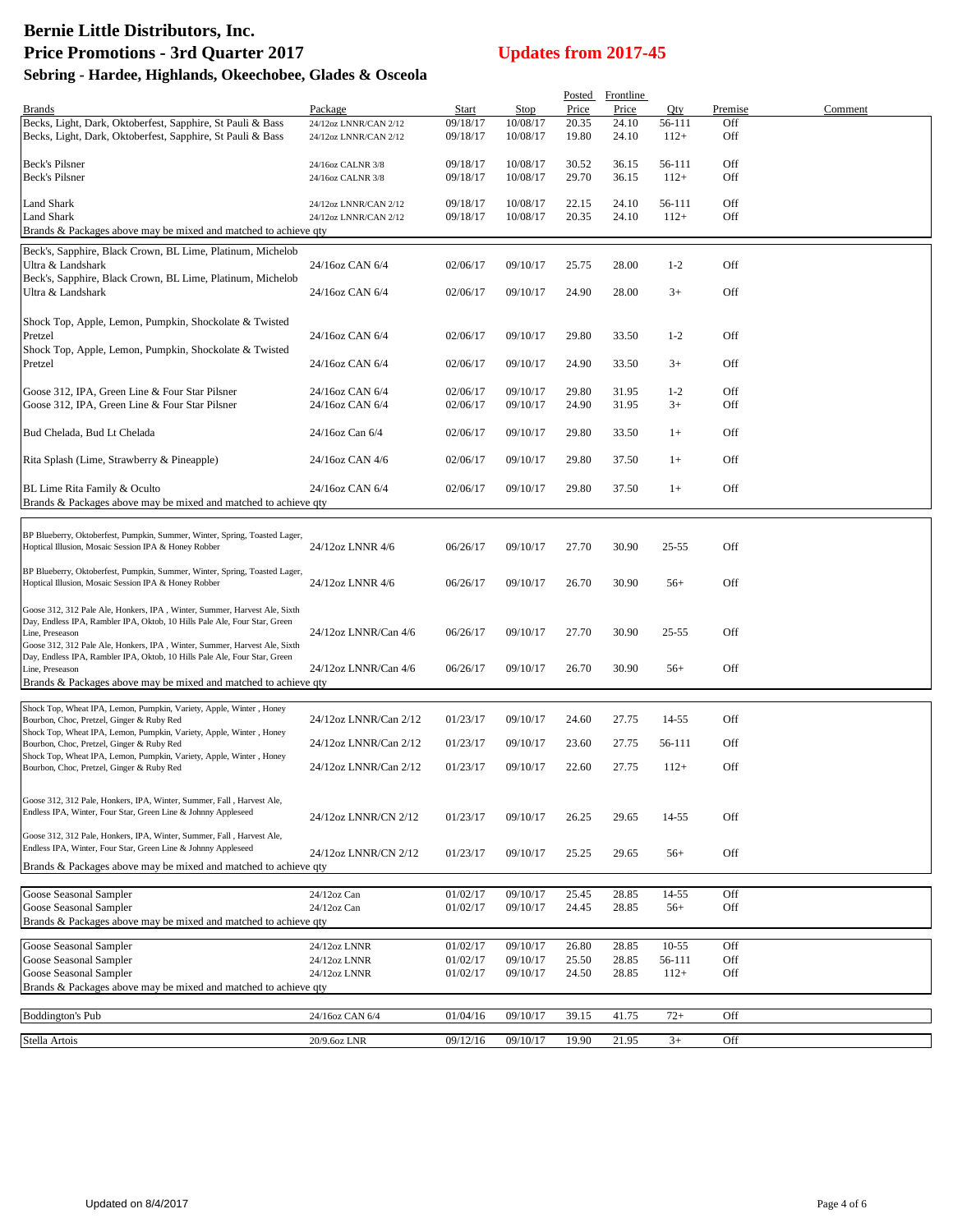# **Bernie Little Distributors, Inc.** Price Promotions - 3rd Quarter 2017<br>
Updates from 2017-45

| Sebring - Hardee, Highlands, Okeechobee, Glades & Osceola |  |  |  |  |
|-----------------------------------------------------------|--|--|--|--|
|-----------------------------------------------------------|--|--|--|--|

|                                                                                                                                                                            |                           |           |                       |       | Posted Frontline |         |          |         |
|----------------------------------------------------------------------------------------------------------------------------------------------------------------------------|---------------------------|-----------|-----------------------|-------|------------------|---------|----------|---------|
| <b>Brands</b>                                                                                                                                                              | Package                   | Start     | <b>Stop</b>           | Price | Price            | Qty     | Premise  | Comment |
| Stella Artois, Cidre, Hoegaarden, Leffe Blonde/Brown                                                                                                                       | 24/11.2oz LNNR/CN 4/6     | 05/01/17  | 09/10/17              | 26.40 | 32.55            | 56-111  | Off      |         |
| Stella Artois, Cidre, Hoegaarden, Leffe Blonde/Brown                                                                                                                       | 24/11.2oz LNNR/CN 4/6     | 05/01/17  | 09/10/17              | 25.75 | 32.55            | 112-215 | Off      |         |
| Stella Artois, Cidre, Hoegaarden, Leffe Blonde/Brown                                                                                                                       | 24/11.2oz LNNR/CN 4/6     | 05/01/17  | 09/10/17              | 24.46 | 32.55            | $216+$  | Off      |         |
|                                                                                                                                                                            |                           |           |                       |       |                  |         |          |         |
|                                                                                                                                                                            |                           |           |                       |       |                  |         |          |         |
|                                                                                                                                                                            | 24/11.2oz LNNR/Can 2/12 & |           |                       |       |                  |         |          |         |
| Stella, Stella Cidre, Hoegaarden, Belgian Sampler                                                                                                                          | 20/14.9oz Can 2/12        | 05/01/17  | 09/10/17              | 30.30 | 33.30            | $1 - 4$ | Off      |         |
|                                                                                                                                                                            | 24/11.2oz LNNR/Can 2/12 & |           |                       |       |                  |         |          |         |
| Stella, Stella Cidre, Hoegaarden, Belgian Sampler                                                                                                                          | 20/14.9oz Can 2/12        | 05/01/17  | 09/10/17              | 27.00 | 33.30            | 5-55    | Off      |         |
|                                                                                                                                                                            | 24/11.2oz LNNR/Can 2/12 & |           |                       |       |                  |         |          |         |
| Stella, Stella Cidre, Hoegaarden, Belgian Sampler                                                                                                                          | 20/14.9oz Can 2/12        | 05/01/17  | 09/10/17              | 26.40 | 33.30            | 56-111  | Off      |         |
|                                                                                                                                                                            | 24/11.2oz LNNR/Can 2/12 & |           |                       |       |                  |         |          |         |
| Stella, Stella Cidre, Hoegaarden, Belgian Sampler                                                                                                                          | 20/14.9oz Can 2/12        | 05/01/17  | 09/10/17              | 25.75 | 33.30            | $112+$  | Off      |         |
| Brands & Packages above may be mixed and matched to achieve qty                                                                                                            |                           |           |                       |       |                  |         |          |         |
|                                                                                                                                                                            |                           |           |                       |       |                  |         |          |         |
| Montejo                                                                                                                                                                    | 24/12oz Can 2/12          | 11/14/16  | 09/10/17              | 19.95 | 23.00            | $5+$    | Off & On |         |
|                                                                                                                                                                            |                           |           |                       |       |                  |         |          |         |
| Kona Longboard, Fire Rock, Pipeline, Wailua Wheat, Koko Brown, Castaway,                                                                                                   |                           |           |                       |       |                  |         |          |         |
| Big Wave, Lemongrass & Lavaman                                                                                                                                             | 24/12oz LNNR 4/6          | 05/29/17  | 09/03/17              | 23.56 | 28.76            | $25+$   | On & Off |         |
| Brands & Packages above may be mixed and matched to achieve qty                                                                                                            |                           |           |                       |       |                  |         |          |         |
|                                                                                                                                                                            |                           |           |                       |       |                  |         |          |         |
| Kona Longboard, Fire Rock, Pipeline, Wailua Wheat, Koko Brown, Castaway,                                                                                                   |                           |           |                       |       |                  |         |          |         |
| Big Wave, Lemongrass & Lavaman                                                                                                                                             | 24/12oz LNNR 4/6          | 09/04/17  | 09/10/17              | 25.56 | 28.76            | 15-19   | On & Off |         |
| Kona Longboard, Fire Rock, Pipeline, Wailua Wheat, Koko Brown, Castaway,                                                                                                   |                           |           |                       |       |                  |         |          |         |
| Big Wave, Lemongrass & Lavaman                                                                                                                                             | 24/12oz LNNR 4/6          | 09/04/17  | 09/10/17              | 18.98 | 28.76            | $20+$   | On & Off |         |
| Brands & Packages above may be mixed and matched to achieve qty                                                                                                            |                           |           |                       |       |                  |         |          |         |
| Kona Longboard, Fire Rock, Pipeline, Wailua Wheat, Koko Brown, Castaway,                                                                                                   |                           |           |                       |       |                  |         |          |         |
| Big Wave, Lemongrass & Lavaman                                                                                                                                             | 24/12oz LNNR 4/6          | 09/11/17  | 09/30/17              | 25.56 | 28.76            | 15-24   | On & Off |         |
| Kona Longboard, Fire Rock, Pipeline, Wailua Wheat, Koko Brown, Castaway,                                                                                                   |                           |           |                       |       |                  |         |          |         |
| Big Wave, Lemongrass & Lavaman                                                                                                                                             | 24/12oz LNNR 4/6          | 09/11/17  | 09/30/17              | 23.56 | 28.76            | $25+$   | On & Off |         |
| Brands & Packages above may be mixed and matched to achieve qty                                                                                                            |                           |           |                       |       |                  |         |          |         |
|                                                                                                                                                                            |                           |           |                       |       |                  |         |          |         |
|                                                                                                                                                                            |                           |           |                       |       |                  |         |          |         |
| Widmer Hefeweizen, Drop Top Amber Ale, Drifter Pale Ale, Rotator IPA,                                                                                                      |                           |           |                       |       |                  |         |          |         |
| Upheaval, Alchemy & BRRR                                                                                                                                                   | 24/12oz LNNR 4/6          | 08/01/17  | 08/27/17              | 28.80 | 32.00            | $15+$   | Off      |         |
| Brands & Packages above may be mixed and matched to achieve qty                                                                                                            |                           |           |                       |       |                  |         |          |         |
|                                                                                                                                                                            |                           |           |                       |       |                  |         |          |         |
| Widmer Omission IPA, Lager & Pale Ale                                                                                                                                      | 24/12oz LNNR 4/6          | 08/28/17  | 09/30/17              | 28.80 | 32.00            | $15+$   | Off      |         |
| Brands & Packages above may be mixed and matched to achieve qty                                                                                                            |                           |           |                       |       |                  |         |          |         |
|                                                                                                                                                                            |                           |           |                       |       |                  |         |          |         |
| SweetWater 420, IPA & Tacklebox                                                                                                                                            | 24/12oz LNNR/Can 2/12     |           | 10/10/2016 12/30/2017 | 27.00 | 29.15            | $5+$    | Off      |         |
| Brands & Packages above may be mixed and matched to achieve qty                                                                                                            |                           |           |                       |       |                  |         |          |         |
|                                                                                                                                                                            |                           |           |                       |       |                  |         |          |         |
| SweetWater 420, IPA                                                                                                                                                        | 24/16oz Can 6/4           | 1/2/2017  | 12/30/2017            | 28.50 | 33.45            | $2+$    | Off      |         |
|                                                                                                                                                                            |                           |           |                       |       |                  |         |          |         |
| Brands & Packages above may be mixed and matched to achieve qty                                                                                                            |                           |           |                       |       |                  |         |          |         |
|                                                                                                                                                                            |                           |           |                       |       |                  |         |          |         |
| 3 Daughters Beach Blonde & Bimini Twist                                                                                                                                    | 24/16oz Cans              | 5/1/2017  | 12/31/2017            | 29.80 | 42.00            | $2+$    | Off      |         |
| Brands & Packages above may be mixed and matched to achieve qty                                                                                                            |                           |           |                       |       |                  |         |          |         |
|                                                                                                                                                                            |                           |           |                       |       |                  |         |          |         |
| Seagrams ramily (Wild Berries, Strawberry Daiquiri, Peach Fuzzy Navel, Classic Lime                                                                                        |                           |           |                       |       |                  |         |          |         |
| Margarita, Calypso Colada, Black Cherry Fizz, Bahama Mama, Jamaican Me Happy, Lime<br>Melonade, Pink Punch, Sangria, Mango, Mimosa, Raspberry Lemonade, Watermelon Splash, |                           |           |                       |       |                  |         |          |         |
| Blackberry Breezer, Kiwi Strawberry, Aloha Tini, Apple Pomegranate, Orange Swirl & Pink                                                                                    |                           |           |                       |       |                  |         |          |         |
| Pineapple)                                                                                                                                                                 | 24/12oz LNNR 6/4          | 03/01/17  | 12/31/17              | 19.16 | 23.94            | $10+$   | Off      |         |
|                                                                                                                                                                            |                           |           |                       |       |                  |         |          |         |
| Seagrams Family (Wild Berries, Strawberry Daiquiri, Peach Fuzzy Navel, Classic Lime                                                                                        |                           |           |                       |       |                  |         |          |         |
| Margarita, Calypso Colada, Black Cherry Fizz, Bahama Mama, Jamaican Me Happy, Lime<br>Melonade, Pink Punch, Sangria, Mango, Mimosa, Raspberry Lemonade, Watermelon Splash, |                           |           |                       |       |                  |         |          |         |
| Blackberry Breezer, Kiwi Strawberry, Aloha Tini, Apple Pomegranate, Orange Swirl & Pink                                                                                    |                           |           |                       |       |                  |         |          |         |
| Pineapple)                                                                                                                                                                 | 24/12oz LNNR 6/4          | 09/03/17  | 09/17/17              | 15.75 | 23.94            | $15+$   | Off      |         |
| Brands & Packages above may be mixed and matched to achieve gty                                                                                                            |                           |           |                       |       |                  |         |          |         |
|                                                                                                                                                                            |                           |           |                       |       |                  |         |          |         |
| Magic Hat Family (Core & Seasonal)                                                                                                                                         | 24/12oz NR 4/6            | 8/14/2017 | 8/25/2017             | 18.25 | 30.30            | $10+$   | Off      |         |
| Brands & Packages above may be mixed and matched to achieve qty                                                                                                            |                           |           |                       |       |                  |         |          |         |
|                                                                                                                                                                            |                           |           |                       |       |                  |         |          |         |
|                                                                                                                                                                            |                           |           |                       |       |                  |         |          |         |
| Magic Hat Family (Core & Seasonal)                                                                                                                                         | 24/12oz NR 4/6            | 9/1/2017  | 10/31/2017            | 27.27 | 30.30            | $5+$    | Off      |         |
| Brands & Packages above may be mixed and matched to achieve qty                                                                                                            |                           |           |                       |       |                  |         |          |         |
|                                                                                                                                                                            | 24/12oz 2/12 NR & Cn      |           |                       |       |                  |         |          |         |
| Magic Hat Family (Core & Seasonal)                                                                                                                                         |                           | 7/1/2017  | 8/31/2017             | 24.15 | 27.10            | $5+$    | Off      |         |
| Magic Hat Family (Core & Seasonal                                                                                                                                          | 24/12oz 2/12 NR & Cn      | 12/1/2017 | 12/31/2017            | 24.15 | 27.10            | $5+$    | Off      |         |
| Brands & Packages above may be mixed and matched to achieve qty                                                                                                            |                           |           |                       |       |                  |         |          |         |
|                                                                                                                                                                            |                           |           |                       |       |                  |         |          |         |
|                                                                                                                                                                            |                           |           |                       |       |                  |         |          |         |
| <b>Big Storm Oktoberfest</b>                                                                                                                                               | 4/6/12oz CAN              | 8/7/2017  | 8/20/2017             | 28.00 | 30.30            | $5+$    | Off      |         |
| <b>Big Storm Oktoberfest</b>                                                                                                                                               | $4/6/12$ oz CAN           | 9/11/2017 | 10/15/2017            | 28.00 | 30.30            | $5+$    | Off      |         |
|                                                                                                                                                                            |                           |           |                       |       |                  |         |          |         |
| Big Storm Arcus IPA, Helicity & Wavemaker                                                                                                                                  | 4/6/12oz CAN              | 7/17/2017 | 8/19/2017             | 28.00 | 30.30            | $15+$   | Off      |         |
|                                                                                                                                                                            |                           |           |                       |       |                  |         |          |         |
| Big Storm Arcus IPA, Helicity & Wavemaker                                                                                                                                  | $4/6/12$ oz CAN           | 9/11/2017 | 10/14/2017            | 28.00 | 30.30            | $15+$   | Off      |         |
|                                                                                                                                                                            |                           |           |                       |       |                  |         |          |         |
| Big Storm Arcus IPA, Helicity & Wavemaker                                                                                                                                  | 4/6/12oz CAN              | 11/6/2017 | 12/9/2017             | 28.00 | 30.30            | $15+$   | Off      |         |
| Brands & Packages above may be mixed and matched to achieve qty                                                                                                            |                           |           |                       |       |                  |         |          |         |
|                                                                                                                                                                            |                           |           |                       |       |                  |         |          |         |